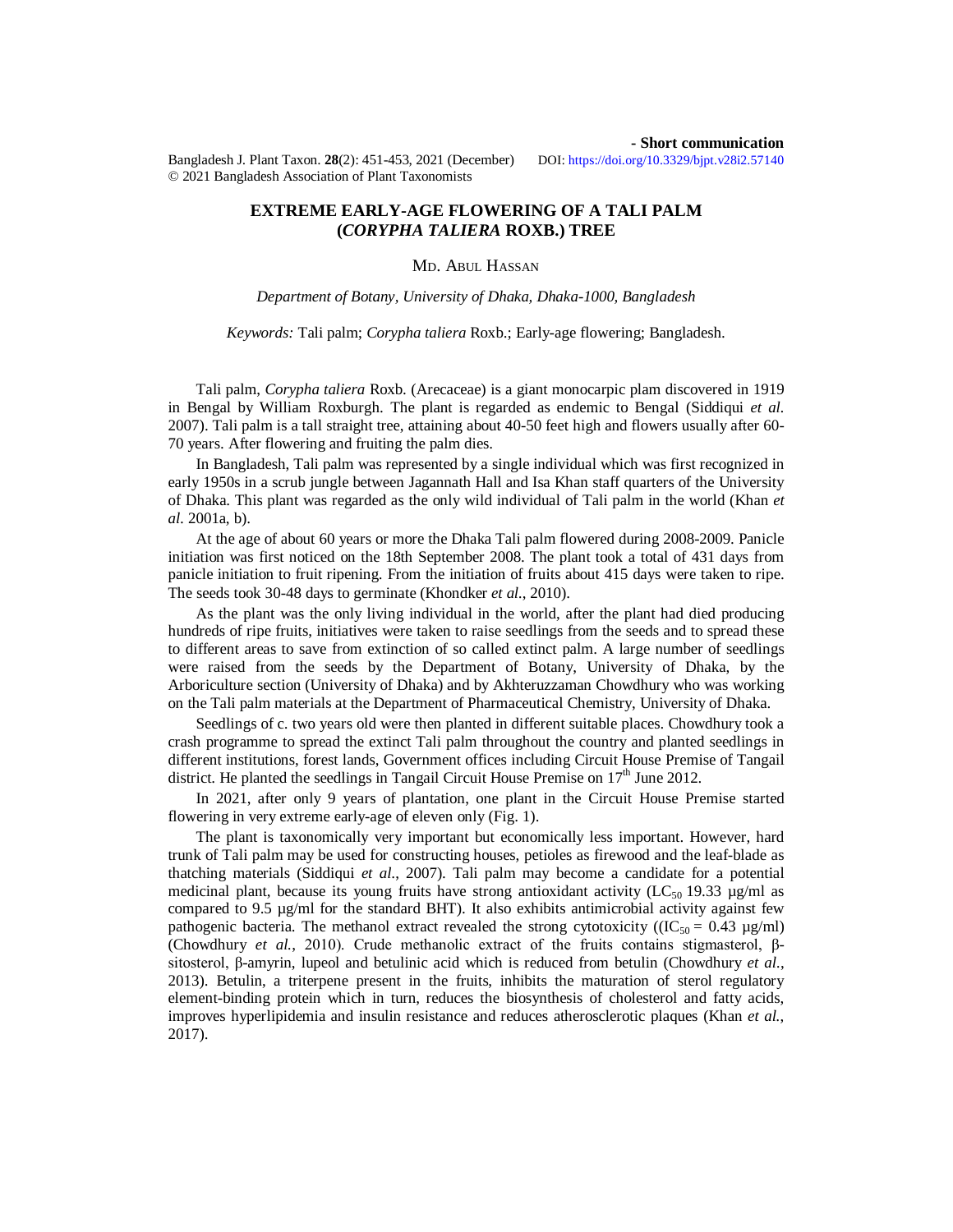

Fig. 1. An eleven year old Tali palm (*Corypha taliera*) with a panicle at the top.

Fresh flowers of Tali palm contain carbohydrate 41.62%, protein 12.78%, fat 1.25%, calcium 256.51 mg, phosphorus 190.0 mg and iron 36.80 mg. Pericarp and testa also contain high percentage of carbohydrate (67.03%), protein (14.70%), calcium (240.0 mg), phosphorus (212.0 mg) and iron (17.0 mg) (Khondker *et al.*, 2010).

The medicinal and nutritional importance of Tali palm is directly related to its flowering and fruiting. Early flowering and fruiting of Tali palm may bring opportunity for further pharmaceutical research. It may also save the plant from extinction. The extreme early-age